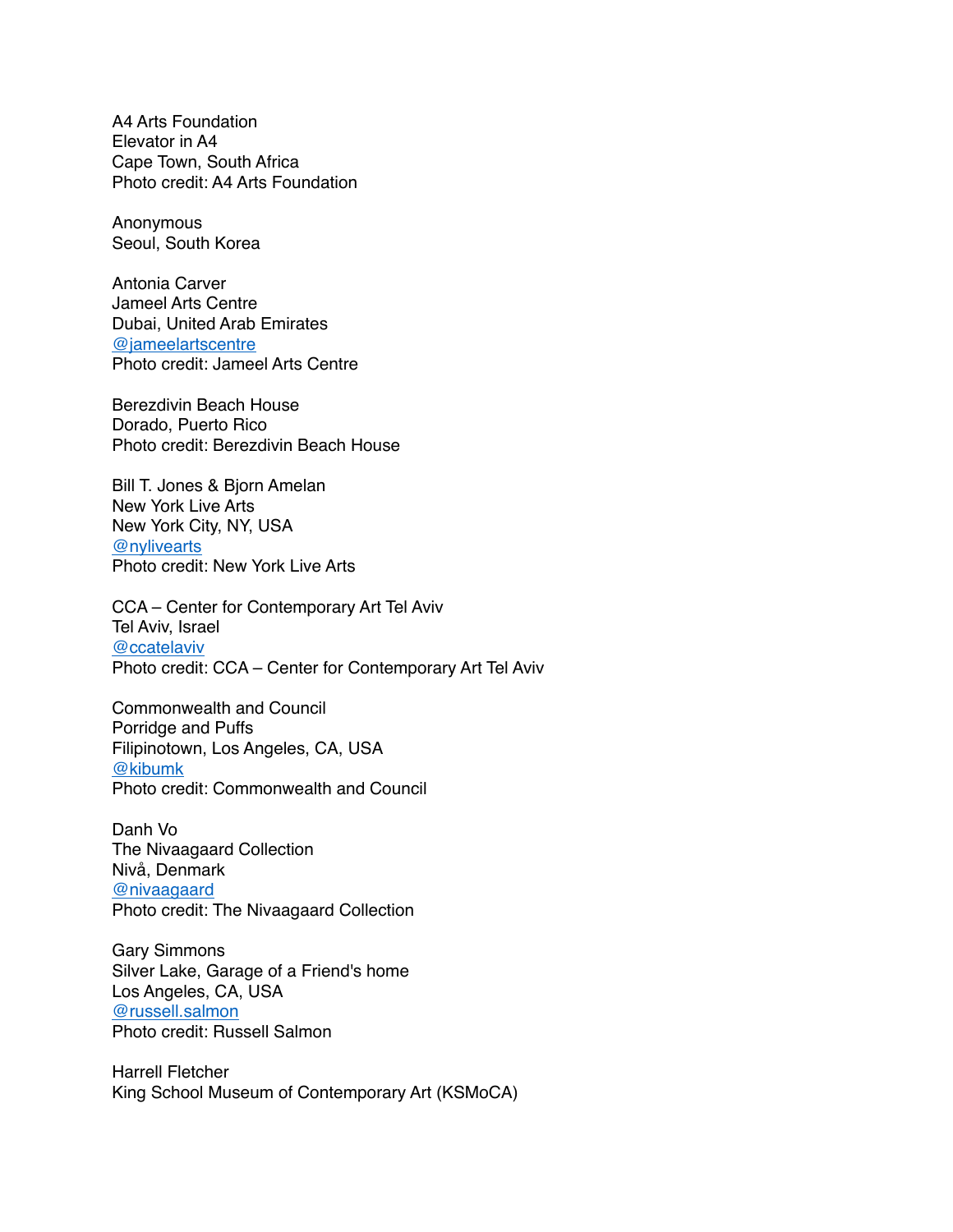Moe's House Portland, OR, USA Photo credit: Nikki Hall Creations

Hettie Judah Kilburn, London, United Kingdom Photo credit for images folder "20200617": Elainea Emmott All other images courtesy of Hettie Judah

Jasper Sharp Heiligenkreuzerhof, Vienna, Austria (removed by a Construction crew on June 1, 2020) Franziskanerplatz, Vienna, Austria Photo credit for images in folder "20200622": Jacob Polaksek All other images courtesy of Jasper Sharp

Jorge Fernández Torres Havana, Cuba [@jorge.fdeztorres](https://www.instagram.com/jorge.fdeztorres/) Images courtesy of Jorge Fernández Torres

Julie Ault and Scott Cameron Weaver O-Town House Los Angeles, CA, USA [@otownhouse](https://www.instagram.com/otownhouse/?hl=en) Images courtesy of Julie Ault and Scott Cameron Weaver

Kiyoshi Wako Tokyo & Karuizawa, Japan Images courtesy of Kiyoshi Wako

Luiza Teixeira de Freitas Plant Shop Lisboa, Portugal Images courtesy of Luiza Teixeira de Freitas

Mara and Marcio Fainziliber Ipanema Beach, Rio de Janeiro, Brazil Photo credit: Mara and Marcio Fainziliber

Michelle Andrews Boys & Girls Clubs of Martin County Hobe Sound, FL, USA Images courtesy of Michelle Andrews

Nancy Spector and Family Moving around to multiple locations throughout Maine, USA [@nespector](https://www.instagram.com/nespector/) Photo credit: Nancy Spector and Family